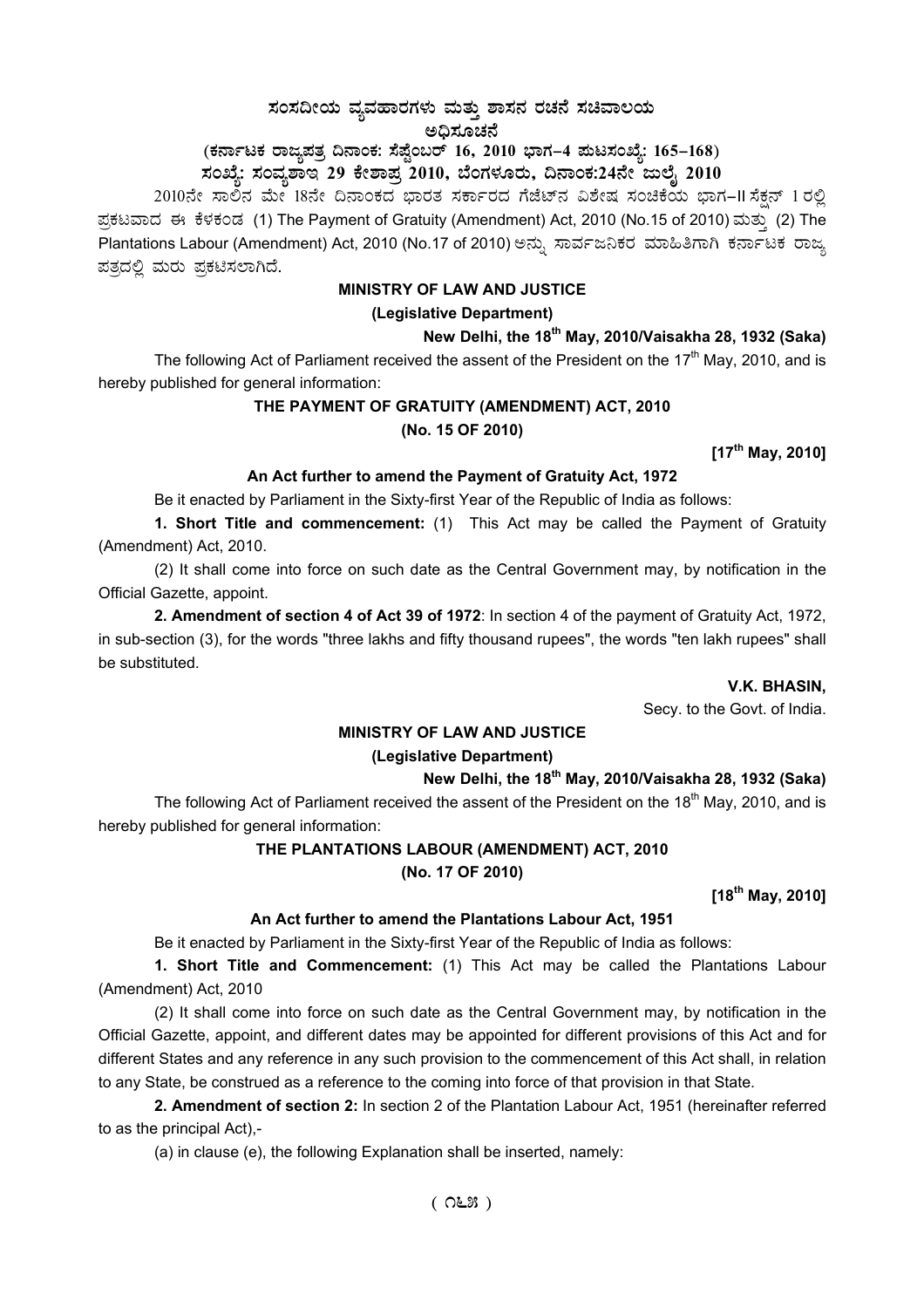**'Explanation.-** For the purposes of this clause, "the person who has the ultimate control over the affairs of the plantation" means in the case of a plantation owned or controlled by-

 (i) a company, firm or other association of individuals, whether incorporated or not, every director, partner or individual;

 (ii) the Central Government or State Government or any local authority, the persons or persons appointed to manage the affairs of the plantation; and

(iii) a lessee, the lessee;';

(b) in clause (ee), for the words "and includes, where the worker is a male, his parents dependent upon him", the words "and includes parents and widow sister, dependent upon him or her" shall be substituted;

(c) in clause (k),-

 (i) in the opening portion, after the words "manual or clerical", the words "and includes a persons employed on contract for more than sixty days in a year" shall be inserted;

 (ii) in sub-clause (ii), for the words "rupees seven hundred and fifty", the words "rupees ten thousand" shall be substituted;

 (iii) in sub-clause (iii), for the words "managerial capacity, notwithstanding that his monthly wages do not exceed rupees seven hundred and fifty", the words "managerial or administrative capacity, notwithstanding that his monthly wages do not exceed rupees ten thousand" shall be substituted.

**3. Amendment of section 7:** In section 7 of the principal Act, in sub-section (2), in clause (b), for the words "and children are, or are to be", the word "are" shall be substituted.

**4. Amendment of section 10:** In section 10 of the principal Act, in sub-section (2), for the words "chief inspector", the words "State Government upon a request by the chief inspector'' shall be substituted.

**5. Insertion of new Chapter IVA:** After Chapter IV of the principal Act, the following Chapter shall be inserted, namely:

#### **"CHAPTER IVA**

#### **PROVISIONS AS TO SAFETY**

**18A. Safety:** (1) In every plantation, effective arrangements shall be made by the employer to provide for the safety of workers in connection with the use, handling, storage and transport of insecticides, chemicals and toxic substances.

 (2) The State Government may make rules for prohibiting or, restricting employment of women or adolescents in using or handling hazardous chemicals.

 (3) The employer shall appoint persons possessing the prescribed qualifications to supervise the use, handling, storage and transportation of insecticides, chemicals and toxic substances in his plantation.

 (4) Every employer shall ensure that every worker in plantation employed for handling, mixing, blending and applying insecticides, chemicals and toxic substances, is trained about the hazards involved in different operations in which he is engaged, the various safety measures and safe work practices to be adopted in emergencies arising from spillage of such insecticides chemicals and toxic substances and such other matters as may be prescribed by the State Government.

 (5) Every worker who is exposed to insecticides, chemicals and toxic substances shall be medically examined periodically, in such manner as may be prescribed, by the State Government.

 (6) Every employer shall maintain health record of every worker who is exposed to insecticides, chemicals and toxic substances which are used, handled, stored or transported in a plantation, and every such worker shall have access to such record.

(7) Every employer shall provide-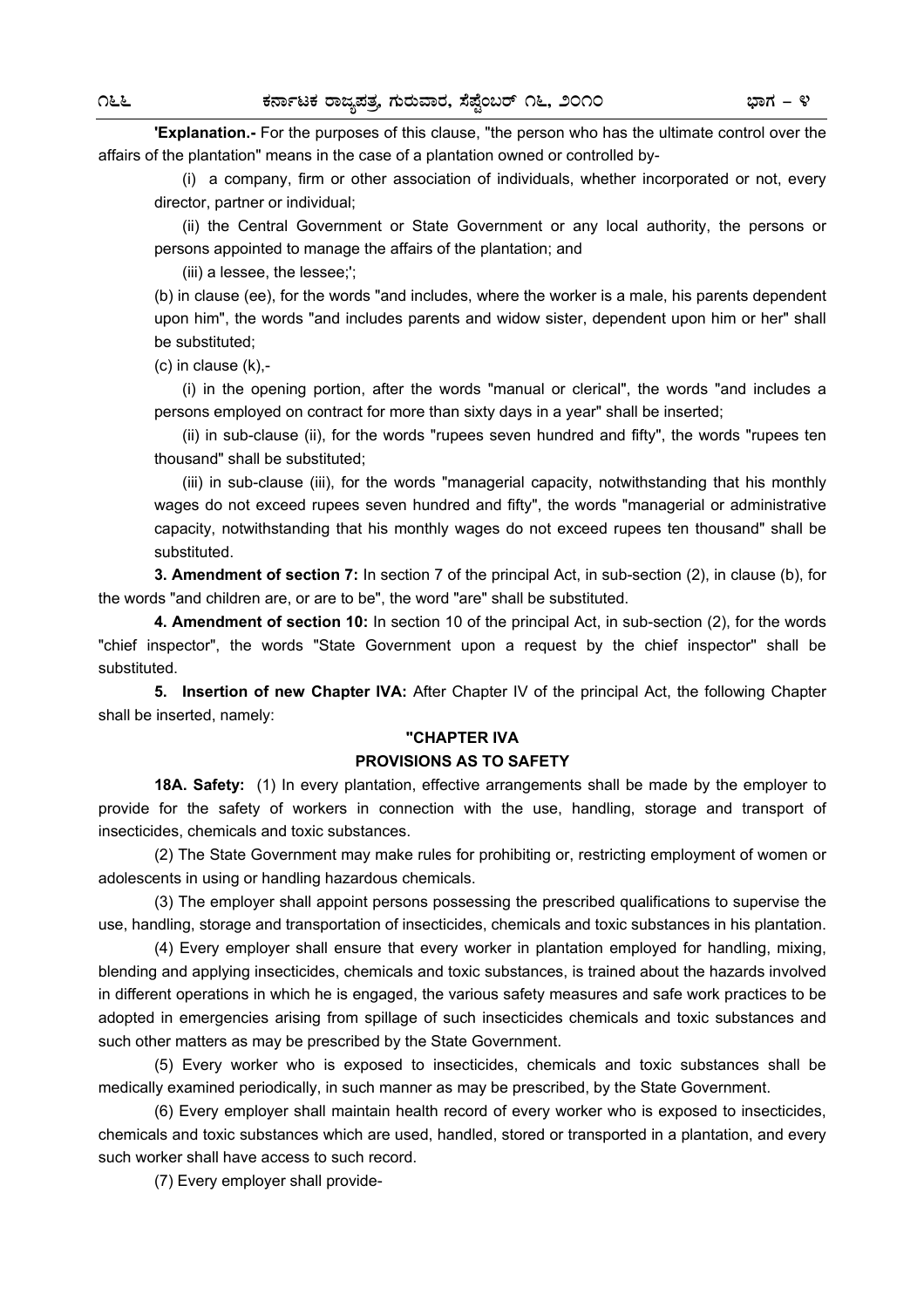(a) washing, bathing and clock room facilities; and

(b) protective clothing and equipment.

 to every worker engaged in handling insecticides, chemicals or toxic substances in such manner as may be prescribed by the State Government.

 (8) Every employer shall display in the plantation a list of permissible concentrations of insecticides, chemicals and toxic substances in the breathing zone of the workers engaged in the handling and application of such insecticides, chemicals and toxic substances.

 (9) Every employer shall exhibit such precautionary notices as may be prescribed by the State Government indicating the hazards of insecticides, chemicals and toxic substances.

**18B. Power of State Government to make rules:** (1) The State Government may, by notification in the Official Gazette, make rules to carry out the purposes of this Chapter.

 (2) In particular, and without prejudice to the generality of the foregoing power, such rules may provide for all or any of the following matters, namely:

 (a) the restriction on employment of women and adolescents for handling hazardous chemicals under sub-section (2) of section 18A;

(b) the qualifications of supervisor appointed under sub-section (3) of section 18A;

(c) the matters for training of workers under sub-section (4) of section 18A;

(d) the medical examination of workers under sub-section (5) of section 18A;

 (e) the facilities and equipment to be provided to the workers engaged in handling insecticides, chemicals and toxic substances under sub-section (7) of section 18A;

(f) the precautionary notices to be exhibited under sub-section (9) of section 18A.".

**6. Amendment of Section 19:** In section 19 of the principal Act, in sub-section (1), the words, "or child" shall be omitted.

**7. Insertion of new section 24:** After section 23 of the principal Act, the following section shall be inserted, namely:-

 **"24. Prohibition of employment of Children:** No. child shall be employed to work in any plantation.".

**8. Amendment of Section 25:** In section 25 of the principal Act,-

(a) the words "or child" shall be omitted;

(b) in the marginal heading, the words "and children" shall be omitted.

**9. Amendment of Section 26:** In section 26 of the principal Act,-

(a) in the opening portion, the words "child and no" shall be omitted;

(b) in clause (b), the words "child or" shall be omitted.

**10. Amendment of Section 27:** In section 27 of the principal Act, in sub-section (1), the words "either as a child or" shall be omitted.

**11. Insertion of new section 32C:** After section 32B of the principal Act, the following section shall be inserted. namely:-

 **"32C. Compensation:** The employer shall give compensation to a worker in plantation in case of accident and the memorandum relating to such compensation shall be got registered by the employer with the Commissioner in accordance with the provisions of the Workmen's Compensation Act, 1923" (8 of 1923).

**12. Amendment of Sections 33, 35 and 36:** In sections 33, 35 and 36 of the principal Act, for the words "three months, or with fine which may extend to five hundred rupees, or with both", wherever they occur, the words "six months, or with fine which may extend to ten thousand rupees, or with both" shall be substituted.